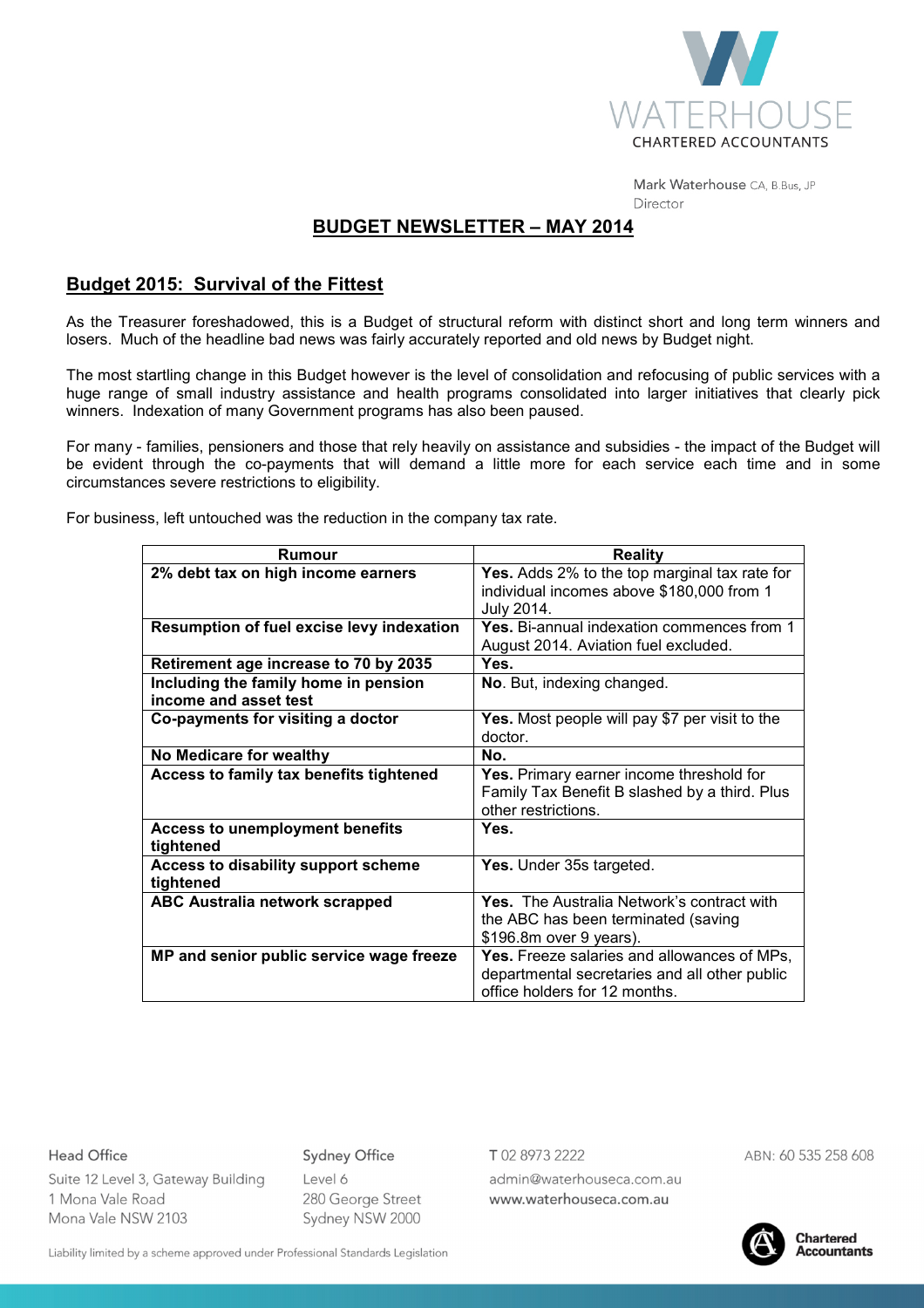

## **Individuals – Contributing More Than Ever**

For high income earners, the Budget announcements will mean that you are 'contributing', as the Treasurer says, more than ever.

Don't forget that for most taxpayers, your effective tax rate will increase from 1 July 2014 regardless of the Budget with the increase in the Medicare levy to 2%. The increase was introduced to help pay for the National Disability Support Scheme. One side effect of the increase to the Medicare Levy is an increase in the rate of Fringe Benefits Tax from 46.5% to 47% from 1 April 2014.

# *2% Debt Tax for High Income Earners*

The debt tax, or the Temporary Budget Repair Levy as the Government has named it, increases the top marginal tax rate for individual incomes above \$180,000 by 2% from 1 July 2014 for 3 years. A number of other tax rates that are currently based on calculations that include the top personal tax rate will also be increased (like family trust distribution tax and excess contributions tax).

Plus, to prevent anyone trying to use the Fringe Benefits Tax system to avoid the levy, the FBT rate will be increased from 47% to 49% from 1 April 2015 until 31 March 2017 to align with the FBT year.

The cash value of benefits received by employees of public benevolent institutions and health promotion charities, public and not-for-profit hospitals, public ambulance services and certain other tax-exempt entities will be protected by increasing the annual FBT caps. In addition, the fringe benefits rebate rate will be aligned with the FBT rate from 1 April 2015.

**Be aware that if you have a one-off spike in income after 1 July 2014, for example a sale of business, the debt tax is likely to impact on this increase in personal income.** 

| 1 July 2014 - debt tax<br>Date of effect<br>  1 April 2015 - FBT rate |  |
|-----------------------------------------------------------------------|--|
|-----------------------------------------------------------------------|--|

## **Medicare**

## *Medicare Levy Threshold Increased*

The low-income threshold for the Medicare levy will increase to \$34,367 for couples with no children and the additional amount of threshold for each dependent child or student will be increased to \$3,156.

## *Medicare Safety Net Reduced*

The Budget introduces a new Medicare Safety Net. The new thresholds appear to apply from 1 January 2016:

- \$400 for concessional singles and concessional families.
- \$700 for non-concessional Family Tax Benefit A families and non-concessional singles.
- \$1,000 for non-concessional families.

Medicare will pay 80% of any further out of pocket expenses, capped at 150% of the Medicare Benefits Schedule fee, once the threshold is reached on the expenses leading up to and beyond the safety net.

In addition, the Government has paused indexation on a number of thresholds that will increase your effective tax rate over time. These include:

- The income threshold for the Medicare Levy Surcharge for 3 years from 1 July 2015
- The income threshold for the Private Health Insurance Rebate for 3 years from 1 July 2015
- Some Medicare Benefits Schedule fees for 2 years from 1 July 2014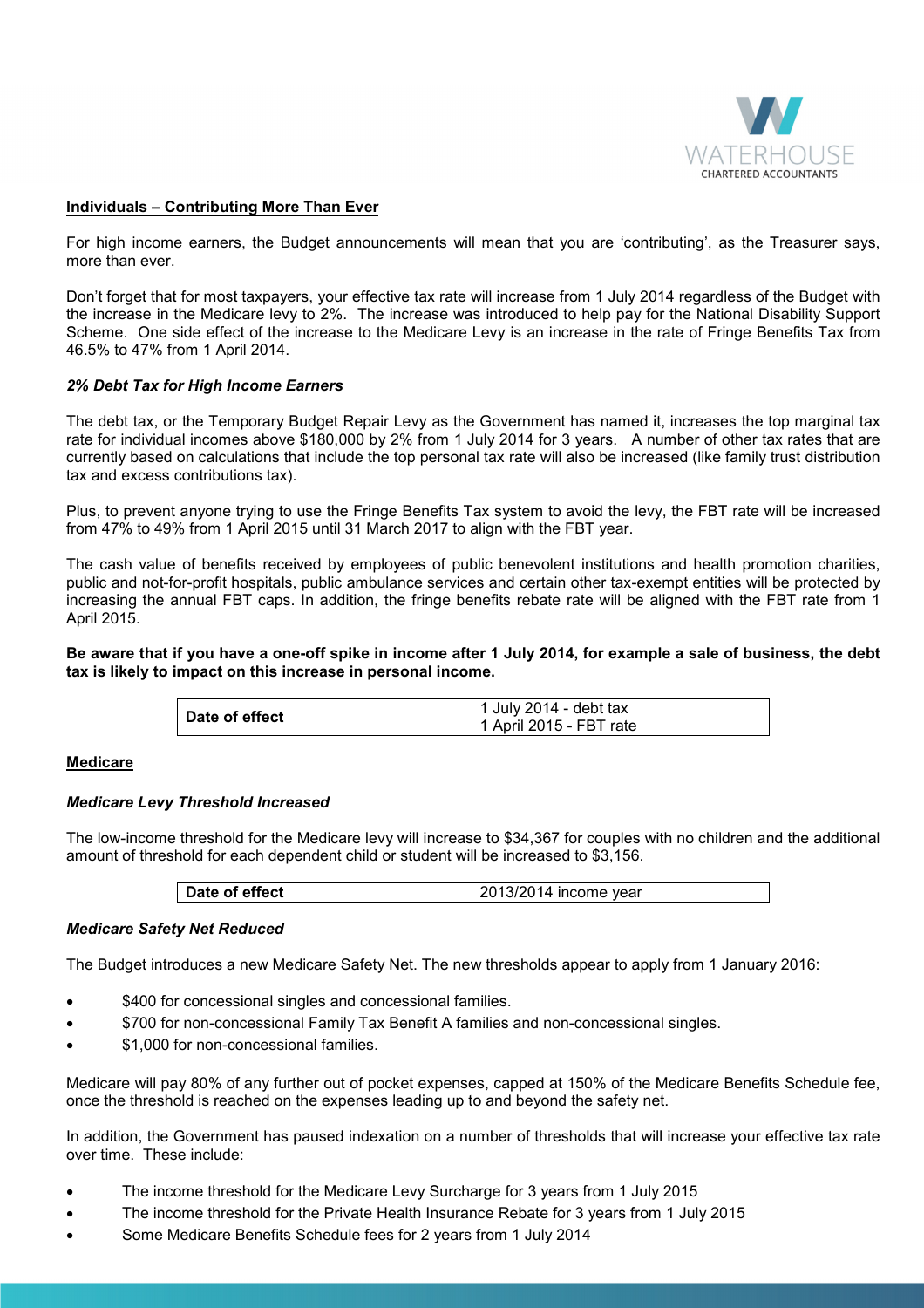

# **Tax Offsets Abolished**

# *Mature Age Worker Tax Offset*

Concluding a process started in the 2012/2013 Budget, the Mature Age Worker Tax Offset will be abolished for everyone from 1 July 2014. The original budget measure limited the offset to workers born prior to 1 July 1957.

| Date of effect | 1 July 2014 |
|----------------|-------------|

## *Dependent Spouse Tax Offset Abolished for all Taxpayers*

The Dependent Spouse Tax Offset will be abolished for all taxpayers from 1 July 2014.

Previous Budgets limited the Dependent Spouse Tax Offset to those whose dependent spouse was born before 1 July 1952, effective from 1 July 2012. However, taxpayers who are eligible to receive the Zone Tax Offset, Overseas Civilians Tax Offset or Overseas Forces Tax Offset are currently exempt from the phase-out and can receive the DSTO regardless of the age of their dependent spouse. These taxpayers can also claim eight other dependency offsets. From 1 July 2014, all taxpayers will be brought under the one consolidated Dependent (Invalid and Carer) Tax Offset.

| Date of effect<br>lulv |
|------------------------|
|------------------------|

# **Business**

The good news for business is that the decrease in the company tax rate from 1 July 2015 is safe for now. The bad news is that there are a series of other costs to contend with.

See also *Superannuation.* 

## **Company Tax Rate Reduction Remains**

The Government will go ahead with the scheduled reduction in the company tax rate by 1.5% from 1 July 2015. For large companies, the reduction will offset the cost of the Government's Paid Parental Leave levy.

## **Fringe Benefits Tax Rate Increase**

Tying in with the 2% debt tax (see Individuals), the Government has announced that the FBT rate will increase from 47% to 49% from 1 April 2015 until 31 March 2017 to prevent high income earners trying to avoid the levy.

The problem is if you run a business and you are not trying to avoid the debt tax, you're going to pay more in FBT regardless.

The cash value of benefits received by employees of public benevolent institutions and health promotion charities, public and not-for-profit hospitals, public ambulance services and certain other tax-exempt entities will be protected by increasing the annual FBT caps. In addition, the fringe benefits rebate rate will be aligned with the FBT rate from 1 April 2015.

| Date of effect | April 2015 |
|----------------|------------|

## **Fuel Indexation and Other Measures**

As widely predicted, indexation of the fuel excise levy will resume, generating \$2.2bn over the next 4 years.

Bi-annual indexation by the CPI of excise and excise-equivalent customs duty will resume again on 1 August 2014. Aviation fuels are excluded.

| Date of effect | 1 August 2014 for all fuels except |
|----------------|------------------------------------|
|                | aviation fuels                     |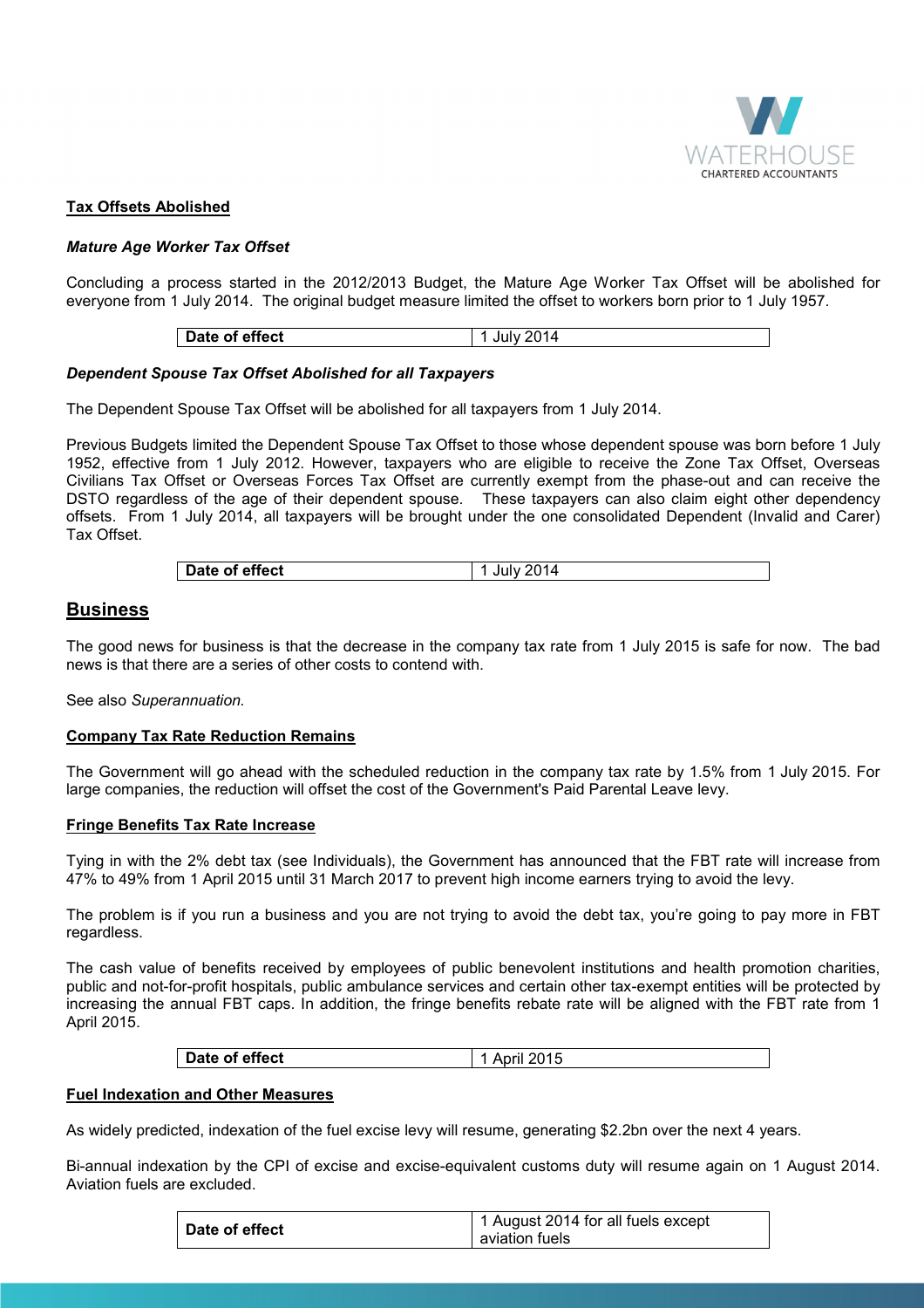

## *Tax Treatment of Biodiesel Change*

Grants made under the Cleaner Fuels Grant Scheme will be reduced to zero and the excise on biodiesel will also be reduced to zero from 1 July 2015.

From 1 July 2016, the excise rate for biodiesel will be increased for five years until it reaches 50% of the energy content equivalent tax rate. The excise equivalent customs duty for imported biodiesel will continue to be taxed at the full energy content equivalent tax rate.

| Date of effect | July 2015 |
|----------------|-----------|
|                |           |

# *Product Stewardship for Oil (PSO) Levy Increase*

The PSO is aimed at supporting environmentally sustainable management of used oil including: the recycling of used oil, and use of the recycled product.

The levy rate will increase to 8.5 cents per litre of grease from 1 July 2014. The rate of the benefit for Category 8 oils (Category 8 benefits provide a mechanism to refund levies paid on oils that are being put to particular uses) will also be increased to ensure it continues to match the rate of the levy.

| Date of effect |
|----------------|
|----------------|

## **R&D Incentives Cut Back**

From 1 July 2014, the refundable and non-refundable offsets for the Research & Development Tax Incentive will be reduced by 1.5%. This means the refundable offset will be reduced to 43.5% while the non-refundable offset will be reduced to 38.5%.

Interestingly, the Government has said that reducing the R&D tax offset rates is consistent with the Government's commitment to cut the company tax rate by 1.5%. However, the reduction in the company tax rate is not meant to occur until 1 July 2015.

Businesses that are undertaking R&D activities this year may want to consider bringing forward expenditure to ensure they maximise their claims for the year ending 30 June 2014 to take advantage of the higher tax offset rates.

| Date of effect |
|----------------|
|----------------|

# **Tax Changes**

The Government has restated its commitment to remove the Minerals Resource Rent Tax and the associated measures, and the Carbon Tax. While the rephrasing of the superannuation guarantee rate is noted in the budget (see Superannuation) the other associated measures are not.

Unfortunately there has been no mention of the planned reduction in the immediate asset write-off rate for small business entities. The threshold was meant to be reduced from \$6,500 to \$1,000 from 1 January 2014 but the legislation was blocked in the Senate. We still have no certainty on when this change will take place.

As part of the Government's initiative to sort out and reduce the volume of announced but unenacted legislation, it has announced that it will not proceed with a number of other measures and amend others including:

## *Data Matching and Third Party Reporting*

The Government will defer the start date for proposed legislative measures relating to third party reporting and data matching. The measures were originally intended to apply from 1 July 2014 but will be deferred until 1 July 2016. The expanded measures are expected to apply to taxable government grants and certain other government payments; sales of real property, shares and units in managed funds; and sales through merchant debit and credit services.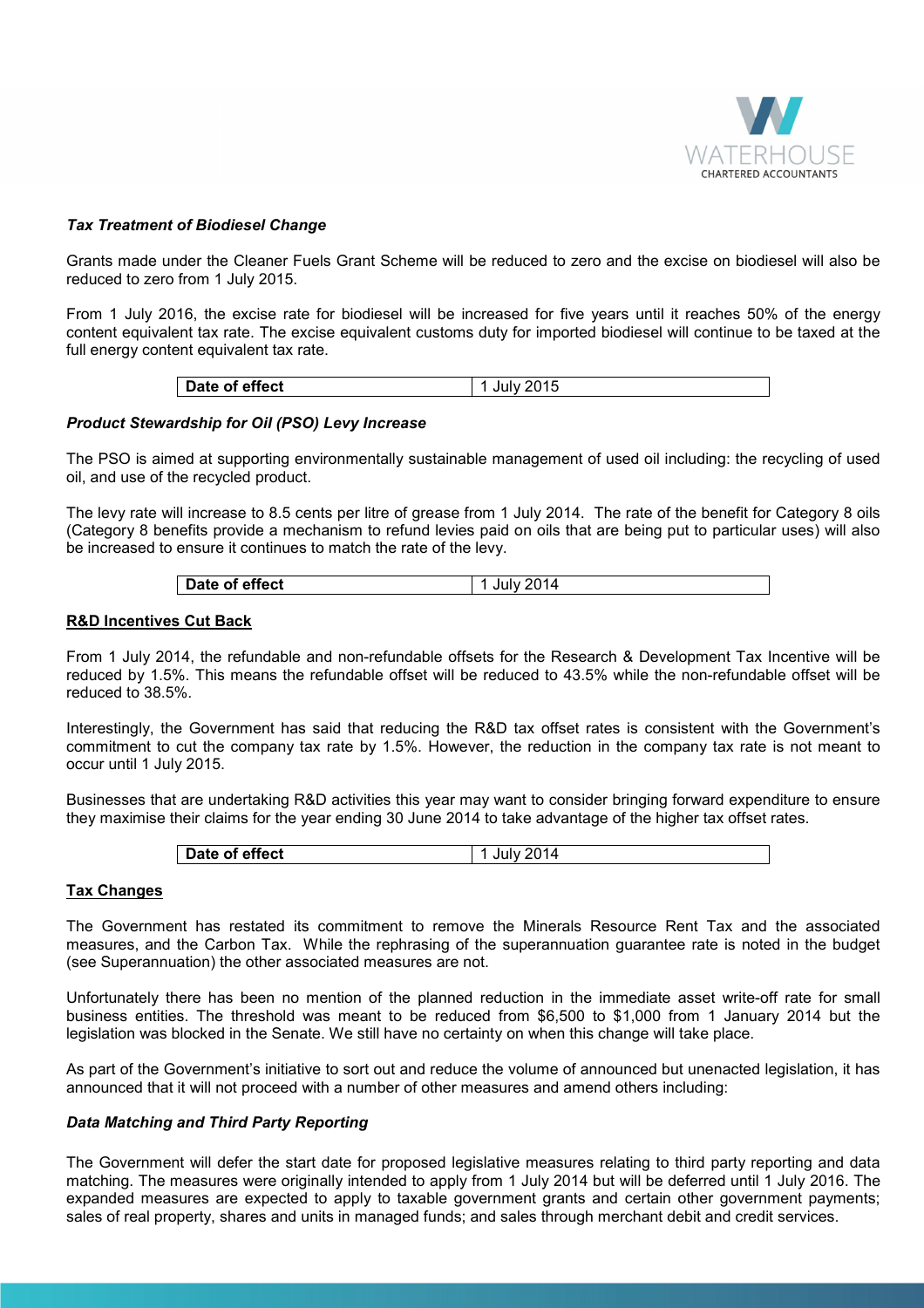

## *Multi-Entry Consolidated Groups*

The Government will not proceed with the proposal to remove inconsistencies in the tax treatment of multiple-entry consolidated groups. Treasury however will start consultation on an amendment to extend a modified form of the unrealised loss rules to multiple-entry consolidated groups and on other measures identified by a recent review that will clarify certain aspects of the tax law in this area.

## *Capital Gains Tax (CGT) and Foreign Residents*

Refine the 2013/2014 Budget measure that amends the principal asset test in the foreign resident CGT regime.

To prevent the double counting of assets, the measure will now apply to interests held by foreign residents in unconsolidated groups as well as in consolidated groups.

For interests held by foreign residents in unconsolidated groups, the amendment will apply to CGT events occurring on or after the date the Exposure Draft is released for public consultation.

For interests held in a consolidated group or a multiple entry consolidated group the measure will continue to have effect from 7.30pm (AEST) 14 May 2013.

#### *Integrity Measure for Consolidated Groups*

Refine the measure to clarify that accounting liabilities relating to securitised assets held by a subsidiary will be disregarded in certain situations where the subsidiary leaves a consolidated group and/or joins a consolidated group. This change will apply to arrangements that commence on or after 7.30pm on 13 May 2014. Transitional rules will apply to arrangements that commence before this time.

The double deductions measure, the churning measure and the deductible liabilities measure will be amended so that they apply to arrangements that commence on or after the date of announcement of the original measure (14 May 2013), rather than to the exit or entry of a subsidiary that takes place on or after the date of announcement.

The deductible liabilities measure will also be amended so that retirement villages' residential loan liabilities are excluded from the measure.

#### *Managed Investment Trusts Tax System Deferral*

The Government will defer the start date of the new tax system for managed investment trusts by 12 months, to 1 July 2015. The tax law will also be amended to allow managed investment trusts and other trusts treated as managed investment trusts to continue to disregard the trust streaming provisions for the 2014/205 income year.

See Media Release More progress in restoring integrity in the tax system.

#### **Government Initiatives and Programs for Business**

#### *Incentives for Employing Workers Over 50*

From 1 July 2014, a payment of up to \$10,000 will be available to employers who hire a mature age job seeker (including those on the Disability Support Pension) aged 50 years or over who has been receiving income support for at least six months.

Payments will start after the worker has been employed for at least 6 months and paid in instalments:

- \$3,000 after 6 months of employment;
- \$3,000 after 12 months of employment;
- \$2,000 after 18 months of employment; and
- \$2,000 after 24 months of employment.

| Date of effect | July 2014 |
|----------------|-----------|
|----------------|-----------|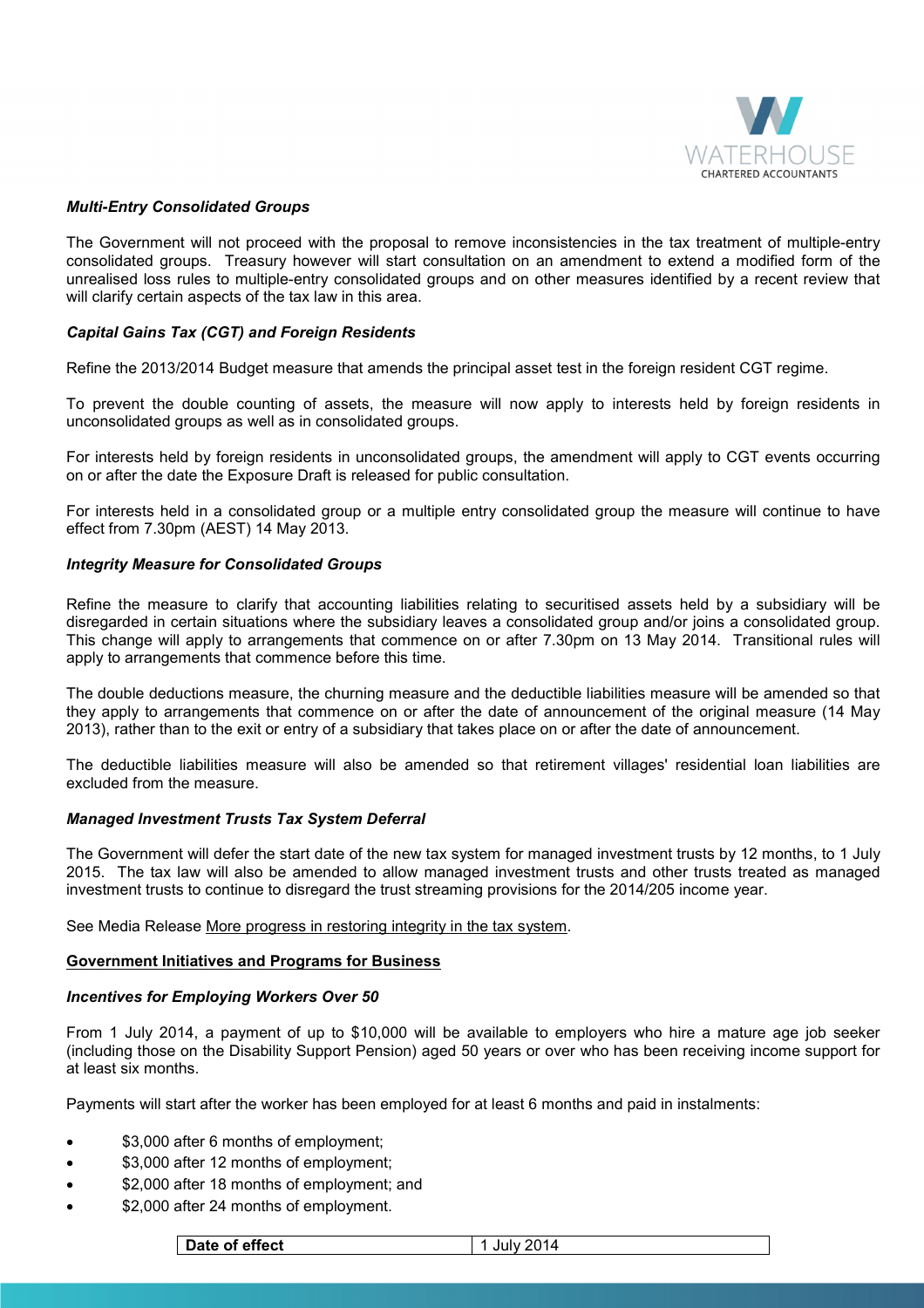

# *Aged Care Providers Lose Payroll Tax Subsidy*

The Payroll Tax Supplement payments to eligible residential aged care providers will cease from 1 January 2015.

## *International Tourism Incentives*

The Government is providing \$43.1m over 4 years to implement a new Tourism Demand Driver Infrastructure grants program.

# *Small Agricultural Exporters*

\$15m has been set aside over 4 years for small exporters in sectors where there are specific export certification registration charges. Funding will be provided in 2014/2015 to provide eligible small exporters with a 50% rebate of their export certification registration costs, up to a maximum of \$5,000. From 2015/2016, funding will be provided for projects that directly benefit small exporters, particularly projects to improve market access.

# *Consolidation of Support Services for Innovation*

A raft of councils and support services to nurture innovation and enterprise have been abolished and replaced with the *Entrepreneurs' Infrastructure Programme* through the Department of Industry. From 1 January 2015, The *Entrepreneurs' Infrastructure Programme* will replace:

- Australian Industry Participation;
- Commercialisation Australia;
- Enterprise Solutions;
- Innovation Investment Fund;
- Industry Innovation Councils;
- Enterprise Connect;
- Industry Innovation Precincts; and
- Textile, Clothing and Footwear Small Business and Building Innovative Capability.

| Date of effect | <sup>'</sup> Januarv 2015 |
|----------------|---------------------------|

## *Consolidation of Support Services for Industry Skills*

The Industry Skills Fund (ISF) will replace a raft of skills training from 1 January 2015. The ISF will target the training needs of SMEs in health and biomedical products; mining, oil and gas equipment technology and services; and advanced manufacturing, including defence and aerospace. Business will need to make co-contributions to the cost of the skills training on a sliding scale depending on the size of the business. The ISF will replace:

- National Partnership Agreement on Training Places for Single Parents;
- Accelerated Australian Apprenticeships Programme;
- Australian Apprenticeships Mentoring Programme;
- National Workforce Development Fund;
- Workplace English Language and Literacy Programme;
- Alternative Pathways Programme;
- Apprenticeship to Business Owner Programme;
- Productive Ageing through Community Education;
- Australian Apprenticeships Access Programme; and
- Step Into Skills Programme.

**Date of effect** 1 January 2015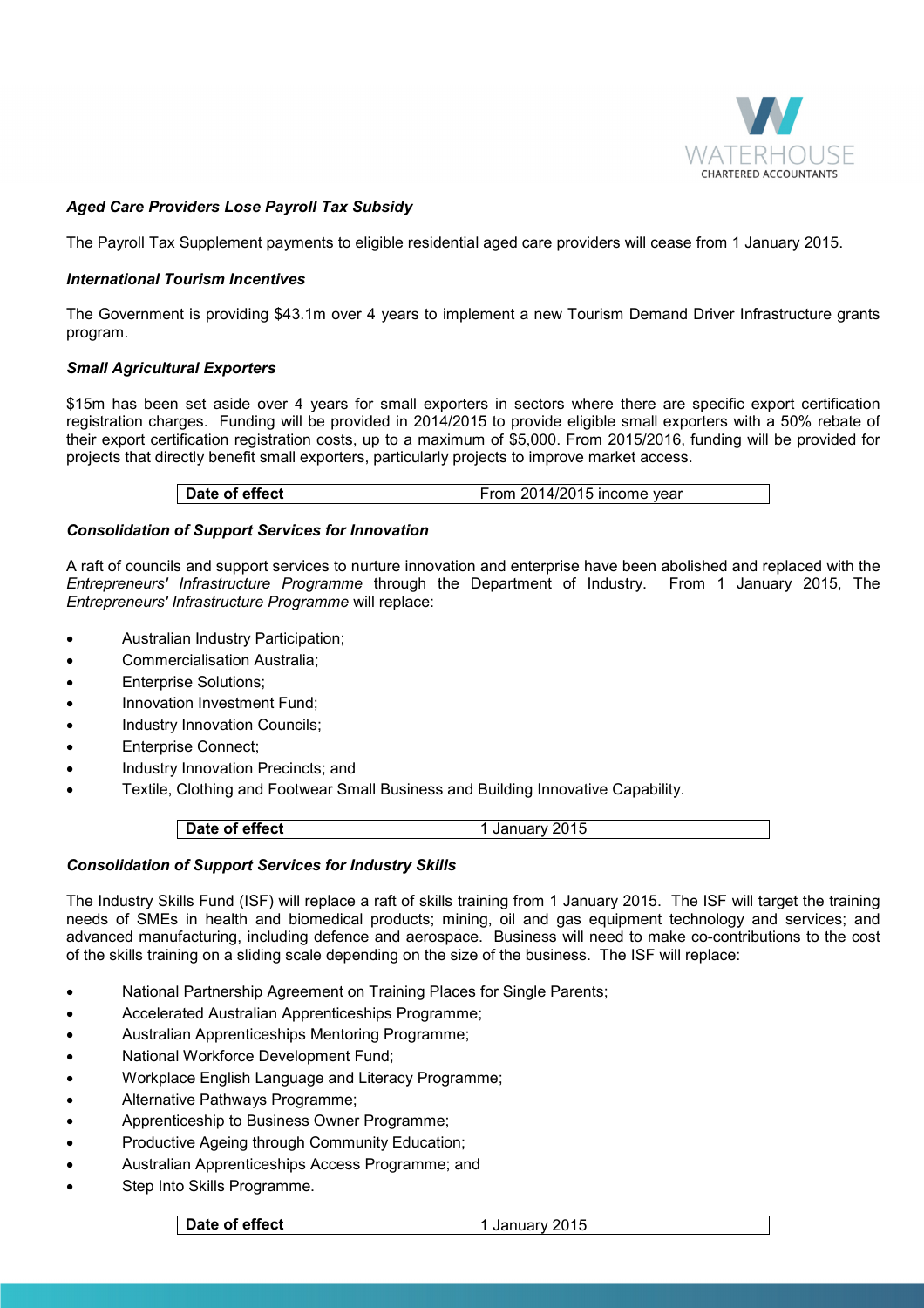

## **Previously Announced Initiatives**

#### *'Asset Recycling' Initiative - Sale of State Assets*

The Government has allocated \$5bn over 5 years to establish this initiative that provides "state and territory governments with incentive payments to unlock capital from state-owned assets and reinvest the proceeds in new productivity-enhancing economic infrastructure."

Participating States and Territories receive an incentive payment of 15% of the sale price of the asset.

See the media release *Treasurers agree to boost infrastructure*.

#### *Fund for Small Minerals Companies*

As mentioned in the Government's election policy material, \$100m is being provided over 3 years towards an Exploration Development Incentive (EDI). The EDI is targeted to small mineral exploration companies with no taxable income to provide exploration credits, paid as a refundable tax offset, to their Australian resident shareholders for greenfields mineral exploration.

#### *Growth Fund for VIC and SA to Replace Motor Vehicle Industry*

As previously announced, the \$155m growth fund supports a range of programs designed to fill the gap created by the announcements by Toyota and Holden that they will stop manufacturing in Australia. A third of the funding is provided by the States - with Toyota and Holden funding reskilling programs for workers.

See the 30 April 2014 Media Release *\$155m fund to grow the jobs of tomorrow.* 

# **Superannuation**

## **Super Guarantee Rate Increase Rephasing**

Some clarity at last on what is happening with the superannuation guarantee (SG) rate. The previous Government introduced changes to the superannuation guarantee rate to bring it up to 12% by 1 July 2019 funded by the mining tax (Minerals Resource Rent Tax). The current Government then sought to slow down the increase when it tried to repeal the mining tax. But, the repeal of the mining tax is stuck in the Senate leaving everyone in limbo about the Government's intentions for the SG rate.

The way it will work is that the SG rate will increase from 9.25% to 9.5% from 1 July 2014. The SG rate will remain at 9.5% until 30 June 2018 and then increase by 0.5% each year until it reaches 12%.

| Year                       | Superannuation guarantee charge % |
|----------------------------|-----------------------------------|
| 1 July 2013 - 30 June 2014 | 9.25%                             |
| 1 July 2014 - 30 June 2018 | 9.5%                              |
| 1 July 2018 - 30 June 2019 | 10%                               |
| 1 July 2019 - 30 June 2020 | 10.5%                             |
| 1 July 2020 - 30 June 2021 | 11%                               |
| 1 July 2021 - 30 June 2022 | 11.5%                             |
| 1 July 2022 onwards        | 12%                               |

#### **Managing Excess Contributions**

As previously announced by the Government, for any excess contributions made after 1 July 2013 which breach the non-concessional contributions cap, the Government will allow individuals to withdraw those excess contributions and associated earnings.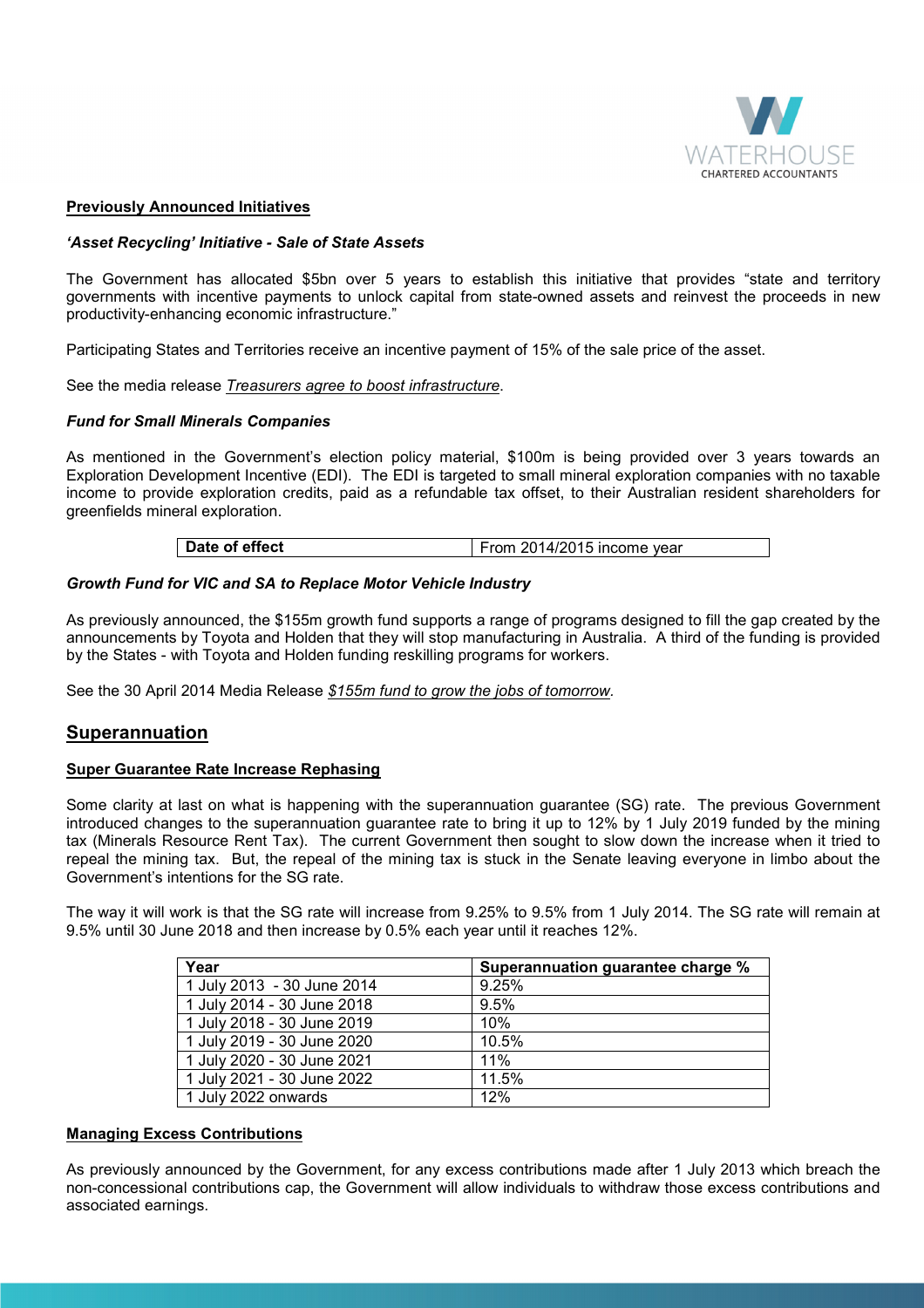

If an individual chooses this option, no excess contributions tax will be payable and any related earnings will be taxed at the individual's marginal tax rate.

Individuals who leave their excess contributions in the fund will continue to be taxed on these contributions at the top marginal rate.

Final details will be released following consultation.

| Date of effect | ∍ ∧ת<br>JUP<br>ں ا |
|----------------|--------------------|
|                |                    |

See also Media Release Superannuation excess contributions tax.

# **Health**

# **\$7 Fee for Going to the Doctor**

A patient contribution of \$7 will apply for visiting a doctor.

Concession card holders and children under 16 will not pay the fee until they reach 10 visits in a year.

\$5 of the \$7 fee for will go into the Medical Research Future Fund (see below). The fund will provide an ongoing funding stream for medical research.

It works like this: From 1 July 2015, the Medicare Benefits Schedule (MBS) rebates will be reduced by \$5 for standard general practitioner consultations and out-of-hospital pathology and diagnostic imaging services and the providers of these services will be able to collect a patient contribution of \$7 per service.

For patients with concession cards and children under 16 years of age the MBS rebate will only be reduced for the first 10 services in each year, after which it will return to current benefit levels. A new Low Gap Incentive will replace bulk billing incentives for providers of these services. The Low Gap Incentive will be paid to providers where they provide services to patients with concession cards or children under 16 years of age and only charge the \$7 patient contribution - for the first 10 services in a year, or where they charge no patient contribution - for additional services in that year.

| Date of effect | 701<br>Julv<br>נות נוב |
|----------------|------------------------|
|----------------|------------------------|

## **Pharmaceutical Benefits Scheme (PBS)**

The level of co-payments for medicines on the PBS will increase from 1 January 2015:

- General payments Co-payments will increase by \$5 to \$42.70 (from \$37.70); and
- Concession patients Co-payments will increase by 8o cents to \$6.90 (from \$6.10).

The PBS safety net threshold will also increase from 1 January 2015.

- General safety net threshold increase by 10% each year for 4 years; and
- Concessional safety net threshold increase by "the cost of two prescriptions each year."

It's important to note that these increases are **in addition to** the existing annual indexation for co-payments and the safety net thresholds.

# **Medical Research Future Fund**

The Medical Research Future Fund (MRFF) will provide a sustained funding stream for medical research, with payments from the MRFF expected to reach around \$1.0 billion per year from 2022/2023.

The Government will provide \$276.2 million over three years from 1 July 2015 in net earnings from the MRFF to fund critical medical research in the medium to long term.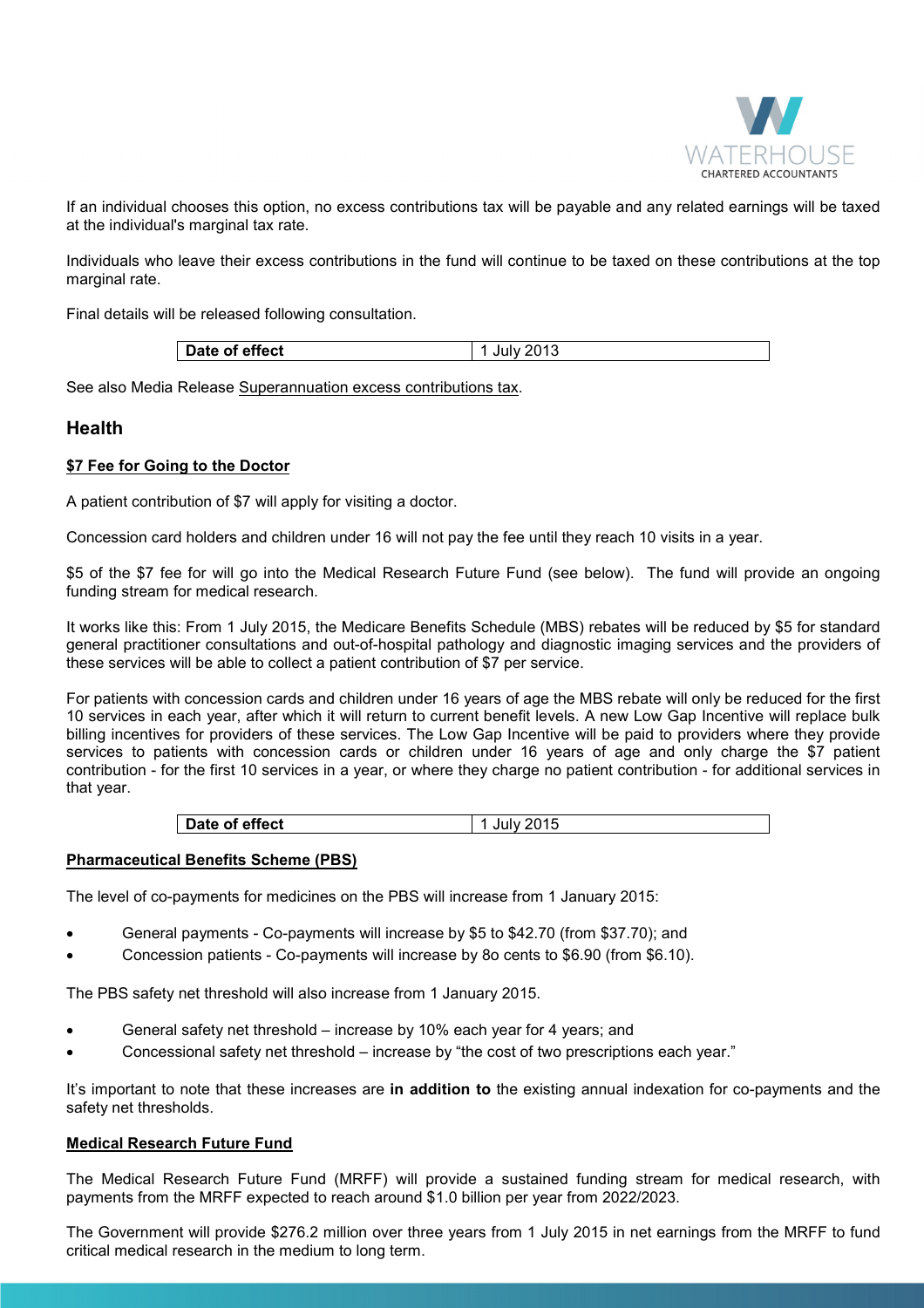

| Date of effect | 1 January 2015 MRFF |
|----------------|---------------------|
|                | 1 July 2015 funding |

# **Access to Social Services Tightened**

Anyone accessing Government support and assistance is likely to feel the impact of the Budget's tightening of access and eligibility.

In addition, eligibility thresholds themselves will be frozen saving the Government \$1.5bn over 4 years. Eligibility thresholds for non-pension payments will be maintained for 3 years from 1 July 2014. Major non-pension payments include Family Tax Benefit, Child Care Benefit, Child Care Rebate, Newstart Allowance, Parenting Payments and Youth Allowance.

Eligibility thresholds for pension and pension related payments will be maintained for 3 years from 1 July 2017. Major pension related payments include the Aged Pension, Carer Payment, Disability Support Pension and the Veterans' Service Pension.

# **Families**

In general, Family Tax Benefit payments will reduce in value with payment rates frozen at 1 July 2014 levels for the next two years.

Plus, the end of year supplements will be returned to their original values and indexation ceased. The revised supplements provide \$600 per annum per Family Tax Benefit A child and \$300 per family per annum for each Family Tax Benefit B family.

# *Access to Family Tax Benefit B Tightened*

The Family Tax Benefit B (FTBB) primary earner income limit will be reduced from \$150,000 per annum to \$100,000 from 1 July 2015.

The income threshold for the Dependent (Invalid and Carer) Tax Offset will also be reduced to \$100,000.

Plus, access to FTBB will be restricted to families whose youngest child is younger than 6 years of age from 1 July 2015. To manage the transition, families with a youngest child aged 6 and over on 30 June 2015 will continue to be eligible for FTBB for 2 years.

Although for single parents, there is a small reprieve from the age based restrictions on FTBB. Single parents on the maximum rate of Family Tax Benefit A (FTBA), at the point at which their youngest child turns 6 and they become ineligible for FTBB, they can access a new allowance of \$750 per child aged between 6 and 12 years of age.

| Date of effect<br>ንበ15<br>.<br>ี∪<br>. . |
|------------------------------------------|
|------------------------------------------|

# *Family Tax Benefit A (FTBA) Add-On Removed for Additional Children*

The Government will remove the FTBA per child add-on to the higher income free threshold for each additional child from 1 July 2015.

| Date of effect<br>'015<br>ាស |
|------------------------------|
|------------------------------|

# *Large Family Supplement Restricted*

The Family Tax Benefit Part A Large Family Supplement available to families with 4 or more children will be cut. While the supplement will remain in place the nature of the payment will change. Instead of an annual payment of \$313.90 per child, the supplement will only be paid on the fourth and subsequent child.

| Date of effect | 1 July 2015 |
|----------------|-------------|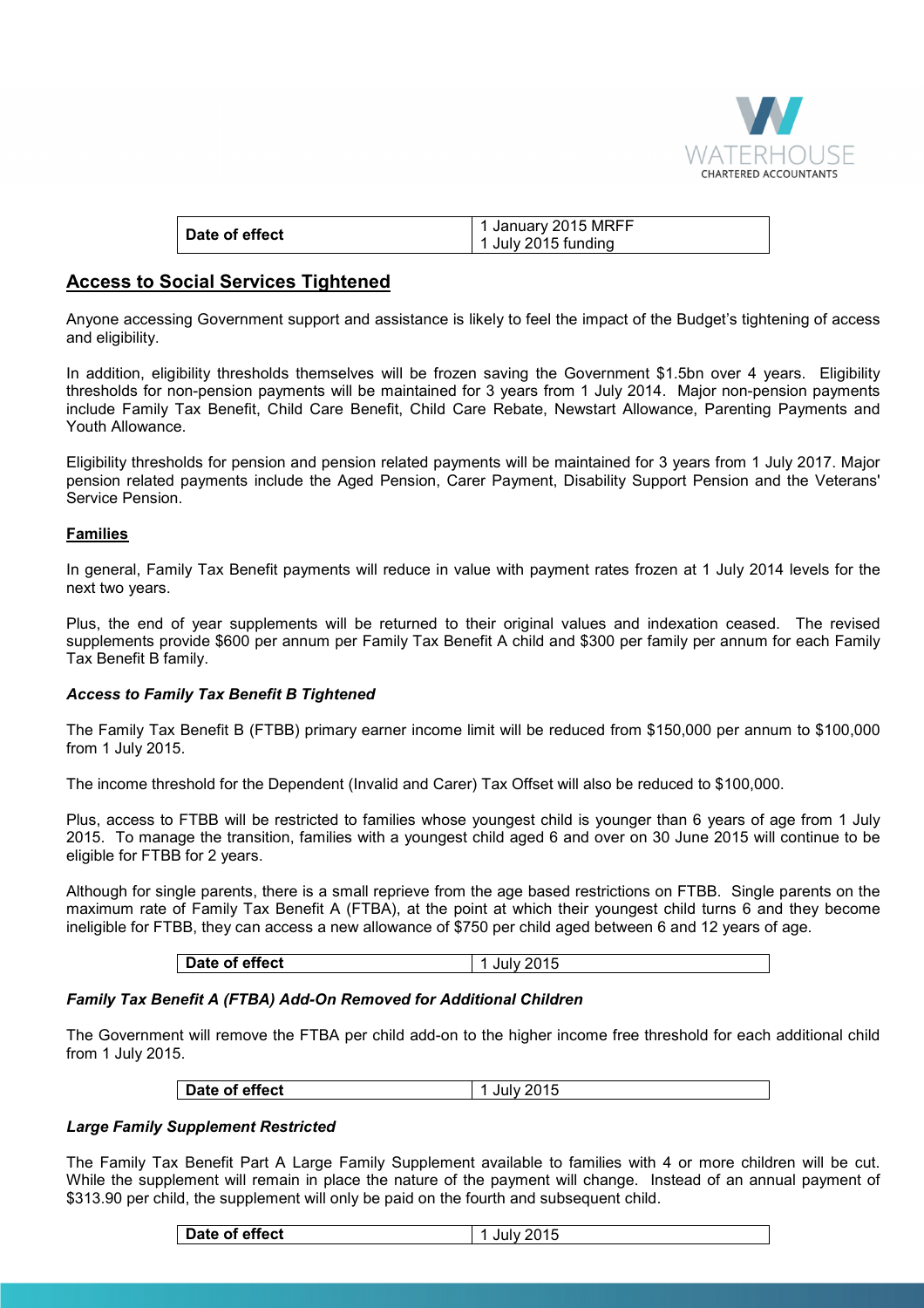

## *New Family Tax Benefit Allowance*

A new allowance will be provided for single parents on the maximum rate of Family Tax Benefit Part A whose youngest child is aged between six and 12 years old from the point when they become ineligible for FTB Part B. From 1 July 2015 the allowance will provide \$750 per child aged between six and 12.

| effect<br>Date of |
|-------------------|
|-------------------|

## *First Home Saver Accounts Scheme Scrapped*

The First Home Saver Accounts scheme has been scrapped. New accounts opened from Budget night will not be eligible for the concession with the Government co-contribution to cease from 1 July 2014 and tax concessions and the income and asset test exemptions for government benefits associated with these accounts to cease from 1 July 2015.

#### **Pensioners and Seniors**

#### *Age Pension Qualifying Age Increased to 70*

From 1 July 2025, the Age Pension qualifying age will continue to rise by six months every two years, from the qualifying age of 67 years that will apply by that time, to gradually reach a qualifying age of 70 years by 1 July 2035.

| Date of effect | July 2025 |
|----------------|-----------|
|----------------|-----------|

#### *Change to How Pensions Indexed*

The way the Government indexes pensions and pension equivalent payments will change to link increases to the CPI.

The change in indexing method will mean that pensions will not grow at the same rate as they would under previous indexing methods as the Government expects savings of \$449m over 5 years.

Currently, these payments are indexed in line with the higher of the increases in the CPI, Male Total Average Weekly Earnings or the Pensioner and Beneficiary Living Cost Index.

|                | 1 July 2014 for Parenting Payment      |
|----------------|----------------------------------------|
|                | Single recipients                      |
|                | 1 September 2017 for recipients of the |
| Date of effect | Bereavement Allowance and pension      |
|                | payments such as the Age Pension,      |
|                | Disability Support Pension, Carer      |
|                | Payment and Veterans' Affairs pensions |

## *Seniors Health Card Indexed and Eligibility Tightened*

The income limits for the Commonwealth Seniors Health Card will be indexed by the CPI from September 2014.

But, eligibility for the health card will be restricted by the inclusion of untaxed superannuation income in the eligibility test from 1 January 2015. All superannuation account-based income streams held by health care card holders before 1 January 2015 will be grandfathered under the existing rules.

The Seniors Supplement for health care card holders will be abolished from 20 September 2014. Eligible seniors who do not receive a pension will continue to be eligible for a concession card.

|--|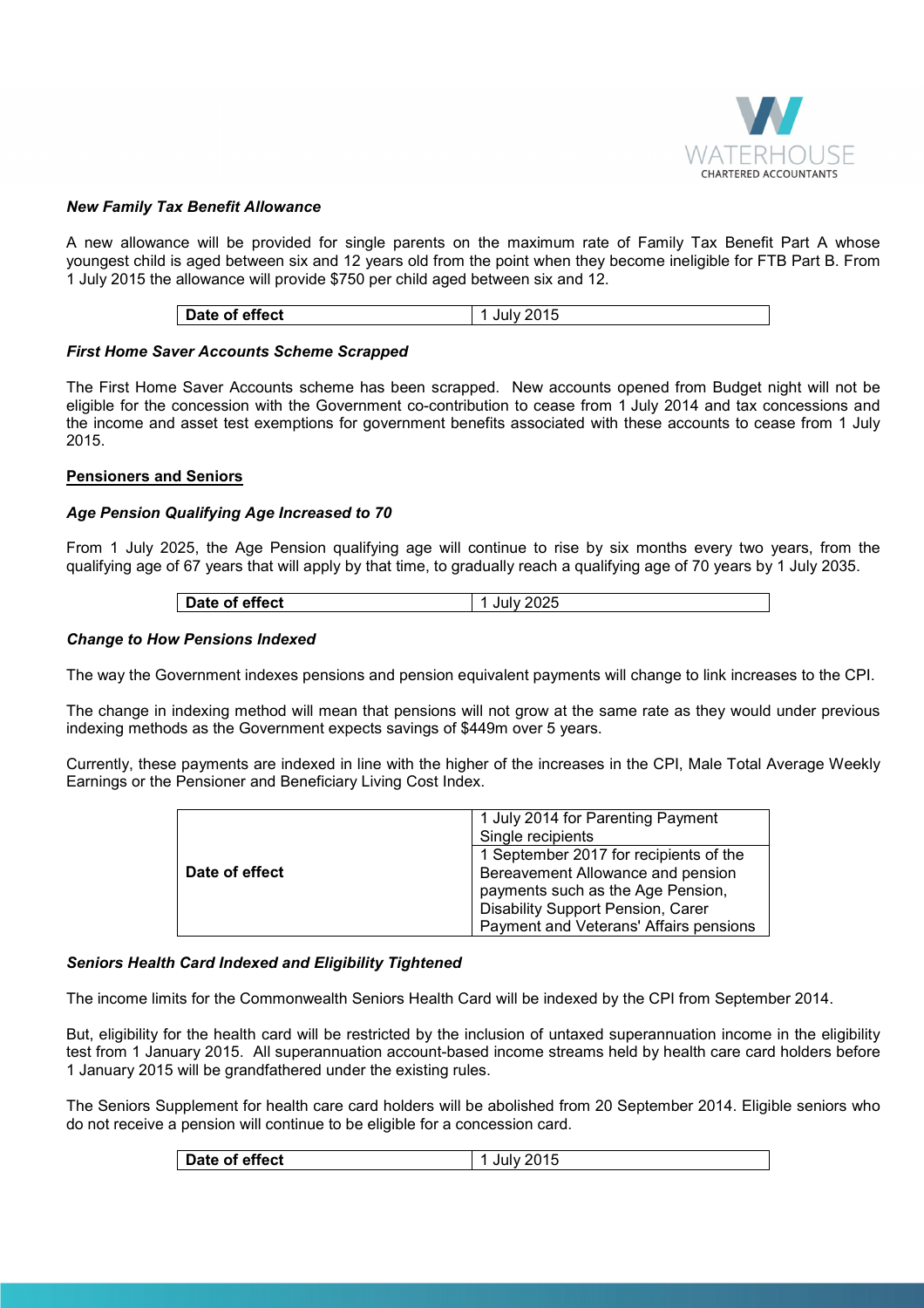

## **Job Seekers**

# *Learn or Earn With 6 Month Wait for Dole*

From 1 January 2015, all new Newstart Allowance and Youth Allowance (Other) claimants who are under 30 years of age must demonstrate appropriate job search and participation in employment services support for 6 months before receiving payments. Prior workforce participation may reduce the waiting period. After 6 months, claimants will be required to participate in 25 hours per week Work for the Dole to receive income support, and following this may continue to access employment services for a further six month period, including access to a wage subsidy in lieu of income support.

From 1 July 2015, existing recipients of the Newstart Allowance and Youth Allowance (Other) who are under 30 years of age will also be subject to these new arrangements. These people will have already served six months on Work for the Dole.

Those who have a partial capacity to work, are the principal carer of a child, are part-time apprentices, are in education or are job seekers in Disability Employment Services or Job Services Australia Streams 3 and 4 will be exempt.

| Date of effect | 1 January 2015 for all new claimants |  |
|----------------|--------------------------------------|--|
|                | 1 July 2015 for existing recipients  |  |

# *Deterrents for Refusing Work*

From 15 September 2014, all job seekers who refuse any work without a good reason will lose their payment for 8 weeks and will no longer be able to waive their penalty through participation in additional activities or due to financial hardship. The 8 week non-payment period will also apply to all job seekers who incur penalties for persistent noncompliance. Job seekers will only be given one opportunity to waive the penalty for persistent non-compliance while in receipt of an income support payment.

## **Access to Disability Support Pension Tightened and Restricted**

A range of assessments and restrictions will be introduced for those under the age of 35 on a disability support pension (DSP). These include:

- Compulsory work activities for all those assessed as having a work capacity of 8 hours or more per week. Sanctions will be imposed for non-compliance.
- Compulsory assessment of those granted DSP between 1 January 2008 and 31 December 2011.

Plus, the time spent overseas by all disability support pension recipients will be restricted to a maximum of 4 weeks in a 12 month period (previously 6 weeks). The new rules apply from 1 January 2015.

# **Education**

## **Universities Able to Set Their Own Fees**

The cost of tertiary education will go up with Universities and other educational providers able to provide their own fee structure (or 'contribution' structure as they call it).

The current caps on student contributions that higher education providers are able to charge will be removed from 1 January 2016 for students who accept an offer to commence a course from 14 May 2014. Higher education providers will be responsible for setting their own course fees. In line with this change, the Government is cutting back funding through the Commonwealth Grant Scheme for higher education courses at diploma, advanced diploma, associate degree and bachelor degree level (where the higher education provider is registered with the Tertiary Education Quality and Standards Agency and the course has been accredited).

| From 14 May 2014 for 1 January 2016<br>Date of effect |
|-------------------------------------------------------|
|-------------------------------------------------------|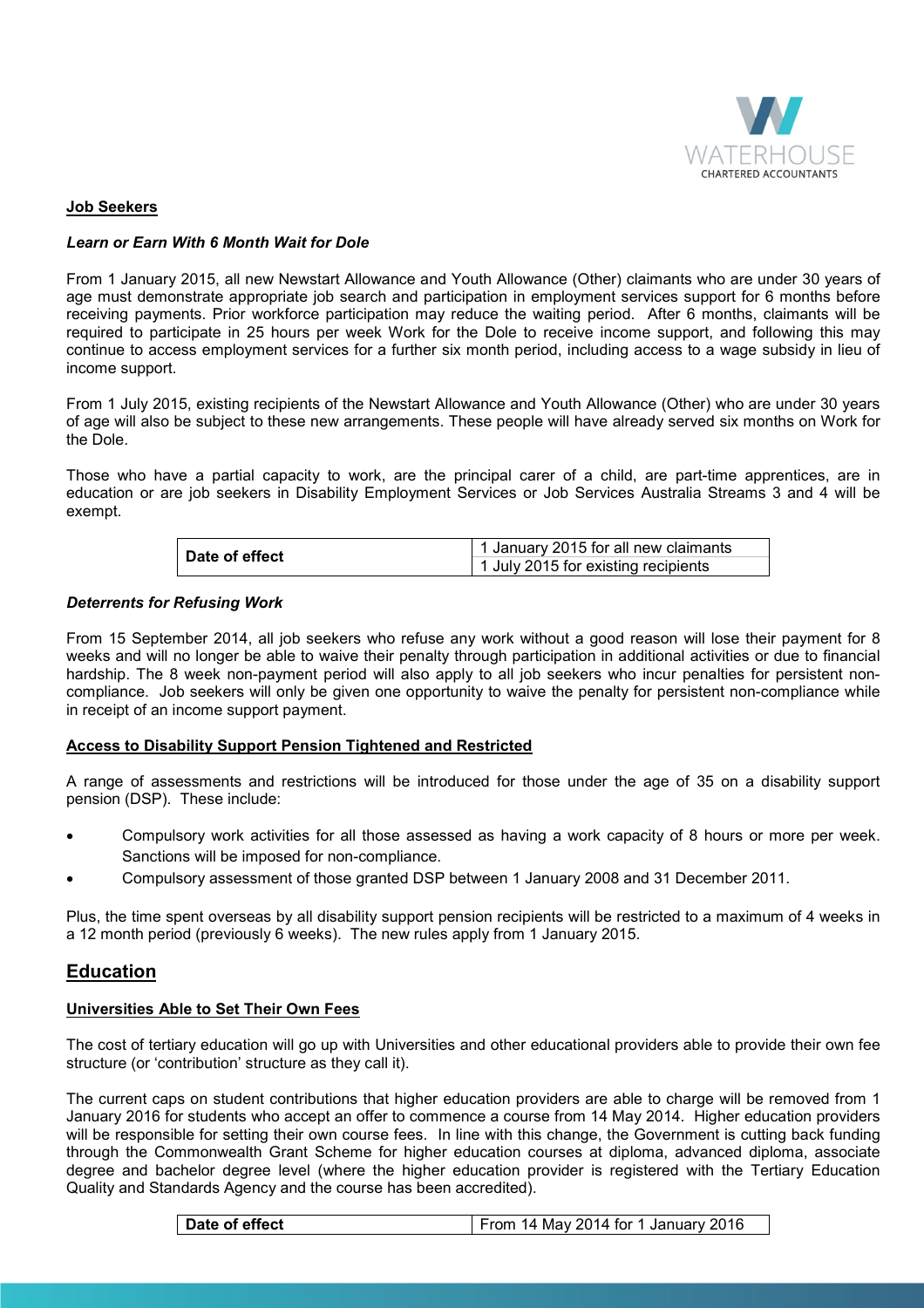

In addition, the Government will reduce research training scheme funding from 1 January 2016 and allow higher education providers to charge student contributions for higher degrees by research (including doctoral and masters degrees).

# *Removing the Loan Fee for FEE-HELP*

The Government will remove the 25% loan fee applied to FEE-HELP loans for fee-paying undergraduate courses and 20% loan fee applied to VET FEE-HELP loans for eligible full fee-paying students in higher level vocational education and training courses.

# **Changes to Student Loan Programs**

The HECS-HELP benefit that was intended to provide an incentive for graduates of particular courses to take up related occupations or work in specified locations will end from 2015/2016.

| Date of effect | From 2015/2016 |
|----------------|----------------|

While the Higher Education Loan Programme (HELP) will continue, the income threshold for payment of HELP debts commencing in 2016/2017 will reduce. A new minimum threshold will be established for the repayment of HELP debts, set at 90% of the minimum threshold that would otherwise have applied in 2016/2017. The new minimum threshold is currently estimated to be \$50,638 in 2016/2017. A new repayment rate of 2% of repayment income will be applied to debtors with incomes above the new minimum threshold.

Plus, annual indexation applied to HELP debts will be adjusted from the CPI to a rate equivalent to the yields on 10 year bonds issued by the Australian Government, capped at 6.0% per annum, from 1 June 2016.

## **Trade Support Loans**

The Trade Support Loans Programme provides loans to apprentices undertaking a Certificate III or IV qualification that leads to an occupation on the National Skills Needs List. The loans will be provided at concessional interest rates and capped at \$8,000 in the first year of the apprenticeship, \$6,000 in the second, \$4,000 in the third and \$2,000 in the fourth. Tradies will need to start repaying loans once their income exceeds \$53,345 in 2014/2015.

The Government has also flagged that it is considering letting the private sector administer the loans from 2015/2016.

| Date of effect<br>2013/2014 |
|-----------------------------|
|-----------------------------|

# **Government**

# **Reducing the Size of Government**

In addition to freezing wages, the Government has put in place a wide reaching program to reduce the size of Government over the next four years.

A number of changes are also scheduled to complete by 1 July 2015. These include:

| Merging by 1 July 2015 |                                                          | Abolished by 1 July 2015                 |  |
|------------------------|----------------------------------------------------------|------------------------------------------|--|
|                        | ComSuper with the Commonwealth Superannuation            | Private Health Insurance Administration  |  |
|                        | Corporation                                              | Council                                  |  |
|                        | National Blood Authority with the Australian Organ and   | <b>Corporations and Markets Advisory</b> |  |
|                        | <b>Tissue Donation and Transplantation Authority</b>     | Committee (CAMAC) and the CAMAC Legal    |  |
|                        | Private Health Insurance Ombudsman into the Office of    | Committee                                |  |
|                        | the Commonwealth Ombudsman                               | Albury-Wodonga Development Corporation   |  |
|                        | All of the Commonwealth merits review tribunals with the | Australian River Company Ltd             |  |
|                        | exception of the Veterans Review Board                   |                                          |  |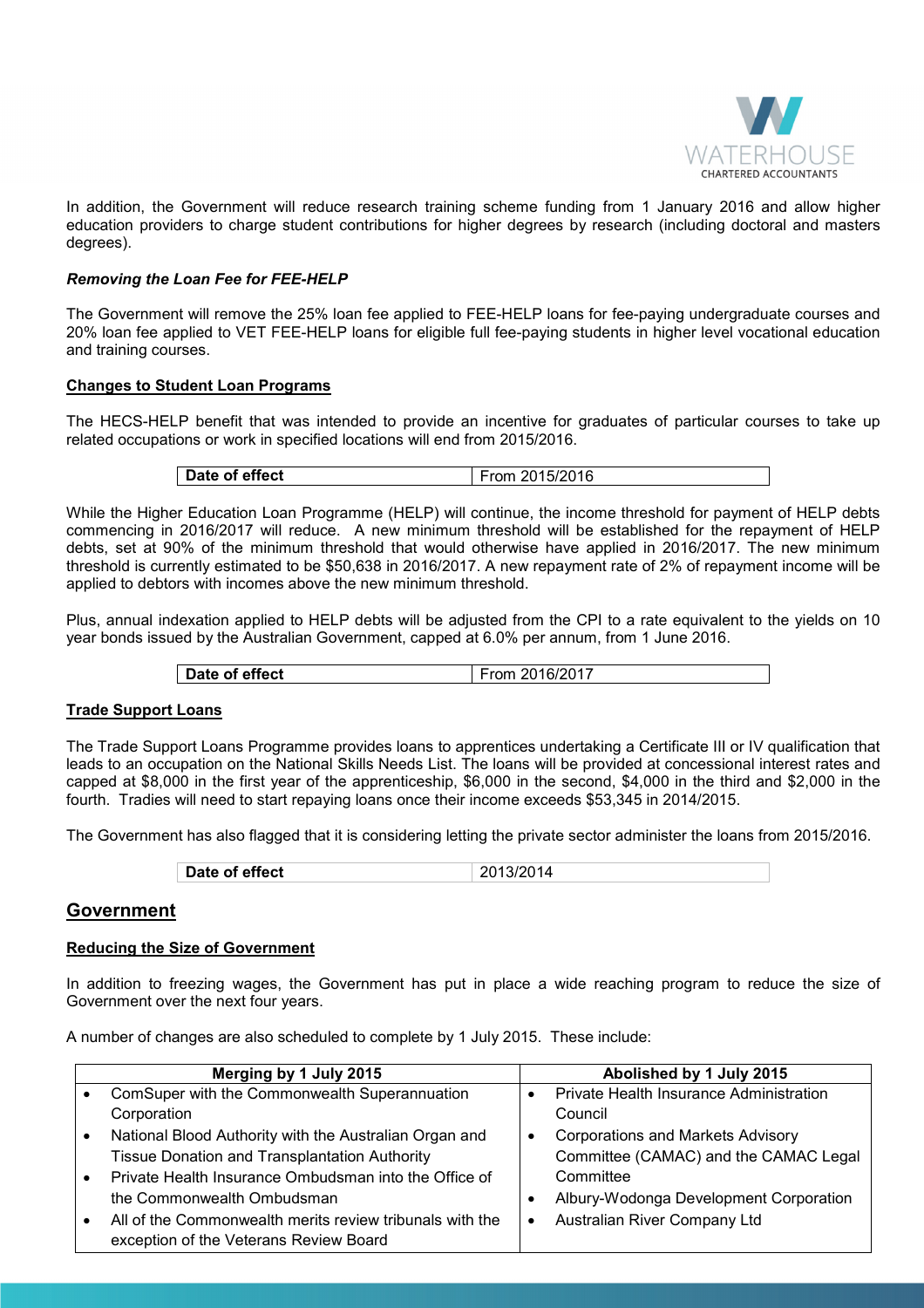

A raft of committees within the agricultural portfolio have also been rationalised.

In addition to this, a number of government departments and authorities have had their funding slashed or initiatives deferred including ASIC (\$120.1m slashed over 4 years), the Australian Taxation Office (\$142.8m over 3 years) and the CSIRO.

Plus, as previously announced, Medibank Private Limited will be sold with \$90m provided to help with the sale.

#### **Reducing Emissions**

As previously announced, the Government has set aside \$2.55bn to establish the *Emissions Reduction Fund* to provide incentives to help Australia reach its target of reducing emissions to 5% below year 2000 levels by the year 2020.

The Clean Energy Regulator will conduct auctions to purchase, at the lowest cost, emissions reductions that are additional to normal business practice.

# **Fair Entitlements Guarantee (FEG) Redundancy Payments Scaled Back**

The FEG covers certain unpaid employee entitlements in the event of insolvency or bankruptcy. Redundancy payments under the FEG scheme will be aligned to the National Employment Standards (NES) in the Fair Work Act. From 1 January 2015, the maximum payment for redundancy pay under the scheme will be 16 weeks.

From 1 July 2014, indexation of the Maximum Weekly Wage used in calculating entitlements for claimants earning above the Maximum Weekly Wage of \$2,451, will be paused until 30 June 2018.

The changes will apply only to liquidations and bankruptcies that occur on or after the commencement date.

# **Other**

## **Infrastructure Spending**

The indexation of fuel excise is being spent on a wide array of infrastructure projects.

New investments include:

- \$1 billion for East-West Link Stage 2 in Melbourne, which combines with a further \$500 million being provided for the project from existing Infrastructure Investment Programme funding, for a total \$1.5 billion investment to 2018/2019;
- \$866 million for the Perth Freight Link in Western Australia, taking the total Federal investment in the project to \$925 million;
- The Toowoomba Second Range Crossing in Queensland;
- The North-South Road Corridor in Adelaide;
- Northern Territory road upgrades;
- \$229 million for a National Highway Upgrade Programme;
- Additional funding of \$200 million for the Black Spot Programme; and
- Additional funding of \$350 million for the Roads to Recovery Programme.

Other investments include:

- \$2bn loan to speed up Stage 2 of the WestConnex project in Sydney;
- \$2.9bn over 10 years towards roads on the Western Sydney infrastructure plan; and
- \$77.8m to establish a Western Sydney Infrastructure unit to manage the development of the second airport at Badgery's Creek.